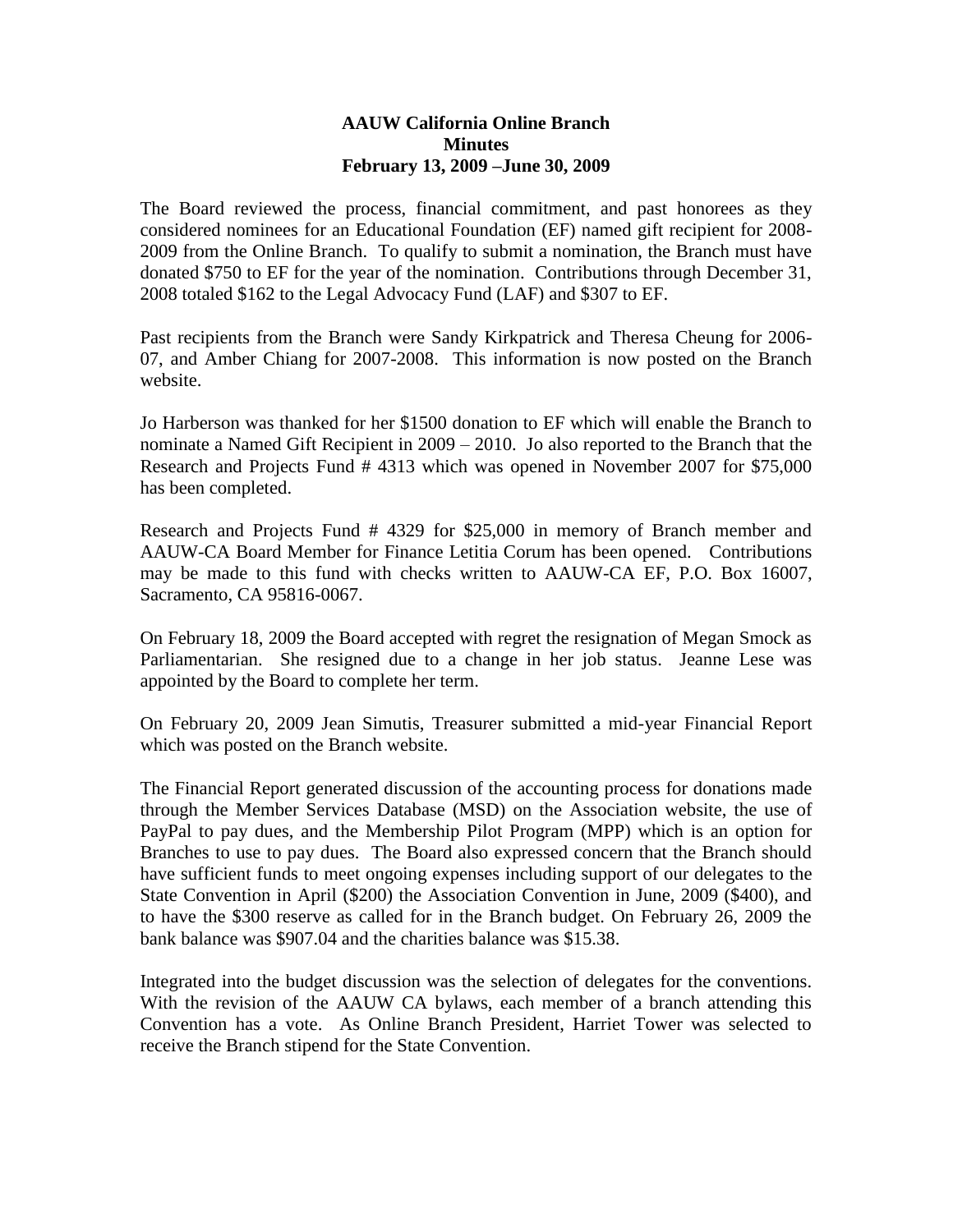The Association retains the delegate system for this Convention. However, it was clarified that to be a delegate the individual must have that Branch as their primary Branch. Gail Swain was selected to be the delegate for the Online Branch at the Association convention in St. Louis.

The Nominating Committee was activated by President Harriet Tower to present the slate of 2009-2010 Branch officers. Amber Chaing will chair the committee.

Gail Swain will assemble a LAF/EF basket for the State Convention using contributions from Branch members. Board and Branch members are encouraged to send checks to Gail to help cover costs.

The Board discussed ways to communicate more effectively, simply and interactively. On March 1, 2009, Sandy Kirkpatrick proposed a Branch program listserv, in which members would opt-in if/when the discussion topics interested them. This proposal was accepted by the Board and began April 1, 2009.

Sandy Kirkpatrick and Mary Leavitt proposed a revised job description for Branch secretary with the following changes in branch policies 9.2.1-9.2.2:

## **9.2. SECRETARY**

The secretary is the recording officer of the organization and the custodian of the records except those specifically assigned to others. The secretary:

9.2.1. Takes Keeps a quarterly log of minutes of board, executive committee and branch business including: the dates of discussion, date of motion, name of person making the motion, date/person making a second, beginning and ending dates of voting, and voting results.

a. Topics of discussion, with approximate dates (month/year).

b. Details of motions made, including name of the person making motion and second; dates of motion and second; beginning and ending dates of voting; and voting results.

c. Consensus decisions made.

9.2.2. Emails draft quarterly minutes of business to the president and parliamentarian within 5 days of the close of the business session for review, then emails the approved minutes to the technology chair to post at on our website. As soon as the minutes have been posted, the secretary emails the branch listserv the details about where the minutes are posted.

Sandy moved for the adoption of the changes, and the motion was seconded by Jo Turner. The Board voted unanimously to adopt the changes on March 26, 2009.

The Board was informed by Rozanne Childs that that there were insufficient donations to EF/LAF for a Named Gift Honoree for 2008, since some of the branch donations came in after the deadline (and so will count towards next year's totals), so the branch is ineligible for named gift honorees this year.

Sandy Kirkpatrick moved and Jo Turner seconded the motion to add \$50 for membership in the Virginia Gildersleeve International Fund VGIF) to the budget. After discussion the motion carried on March 31, 2009.